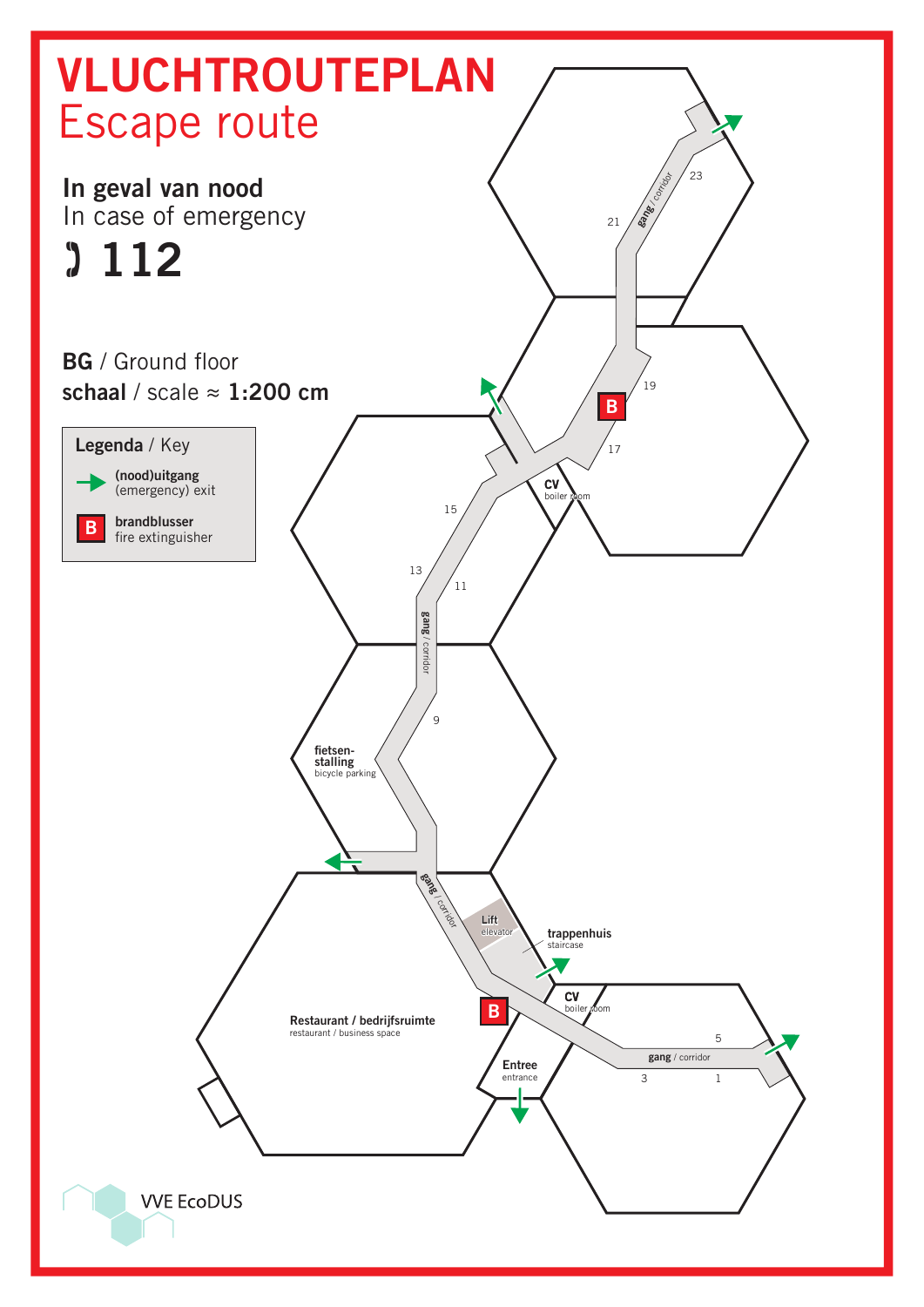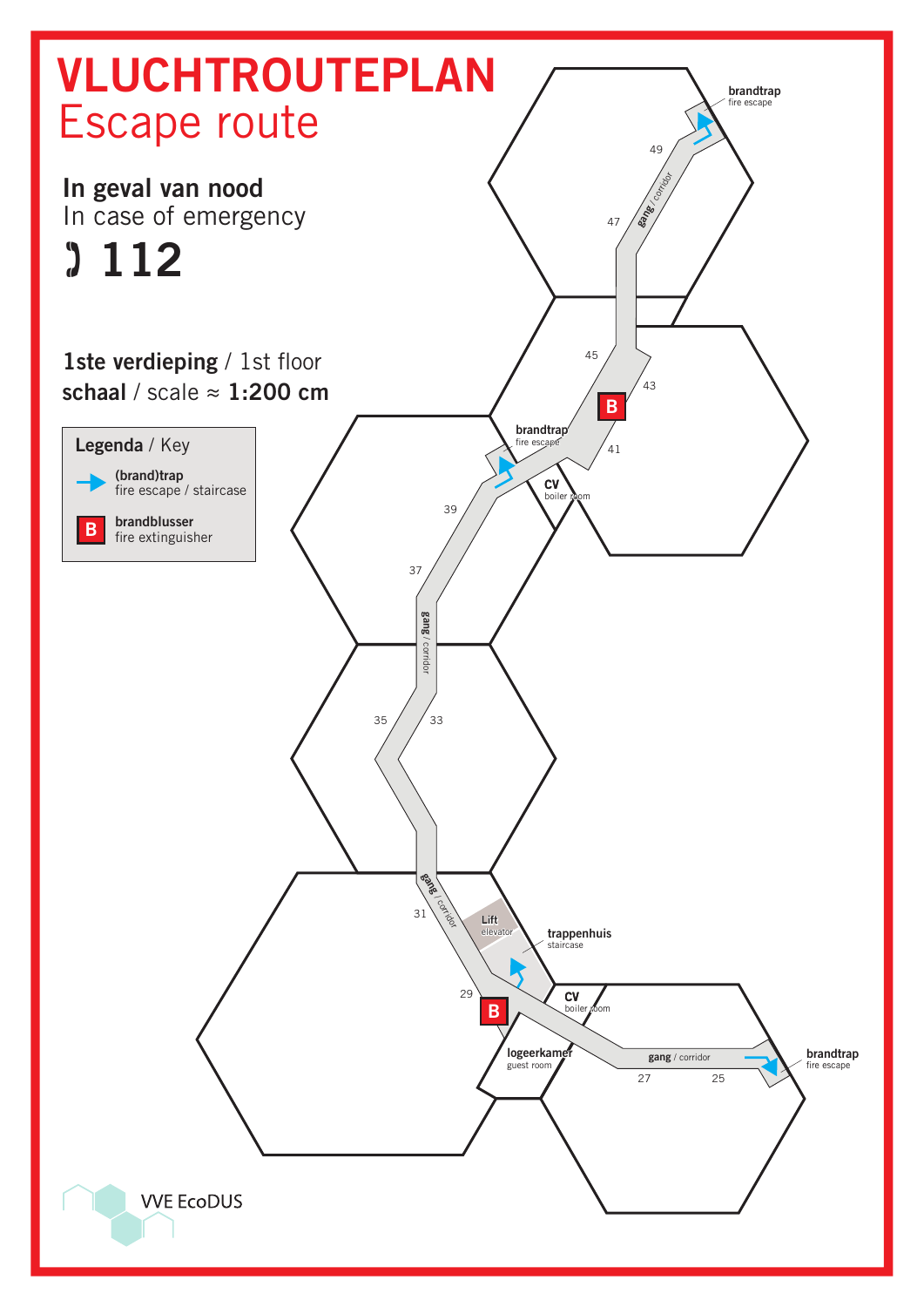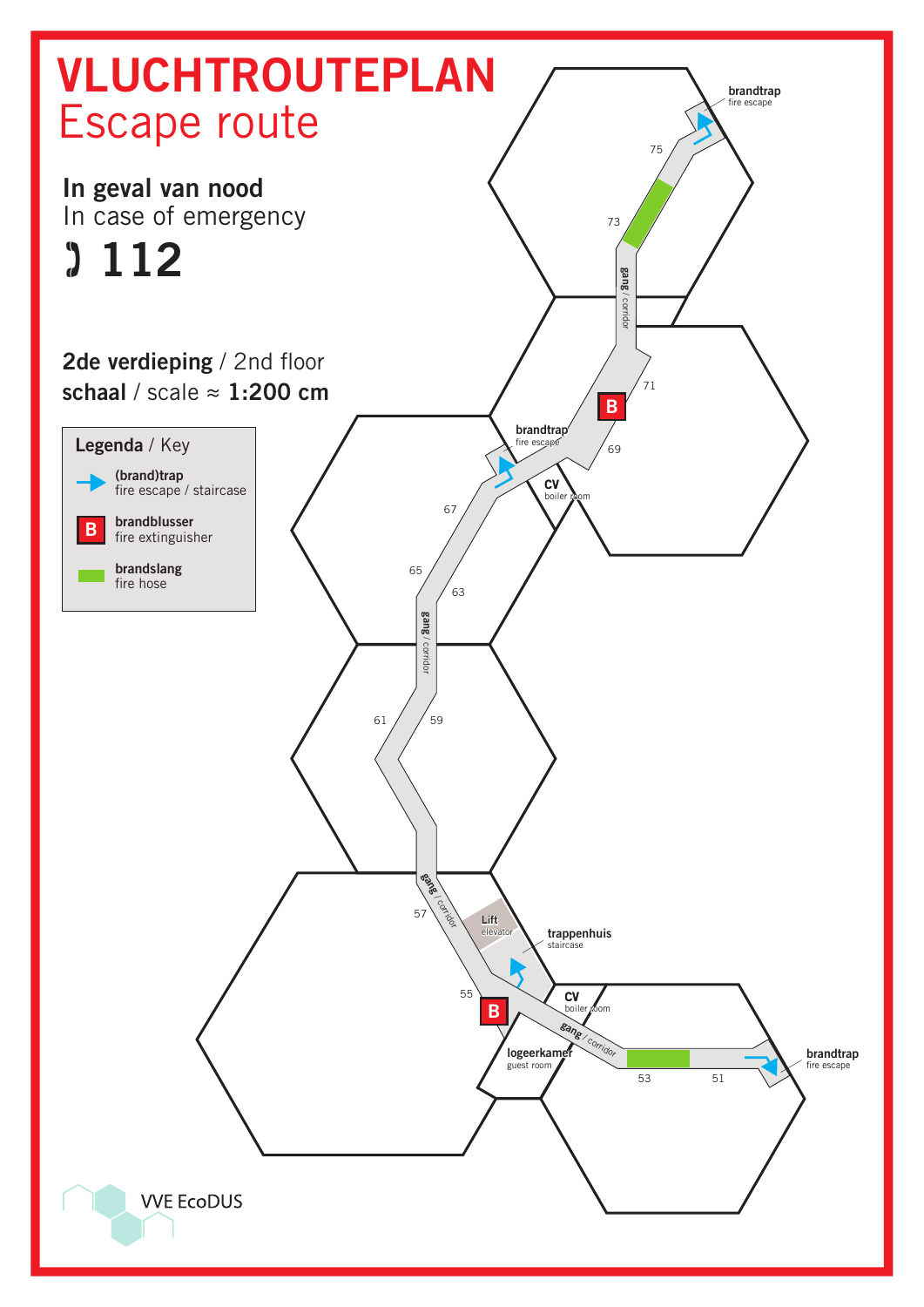## VLUCHTROUTEPLAN Escape route

## In geval van nood In case of emergency

## $3112$